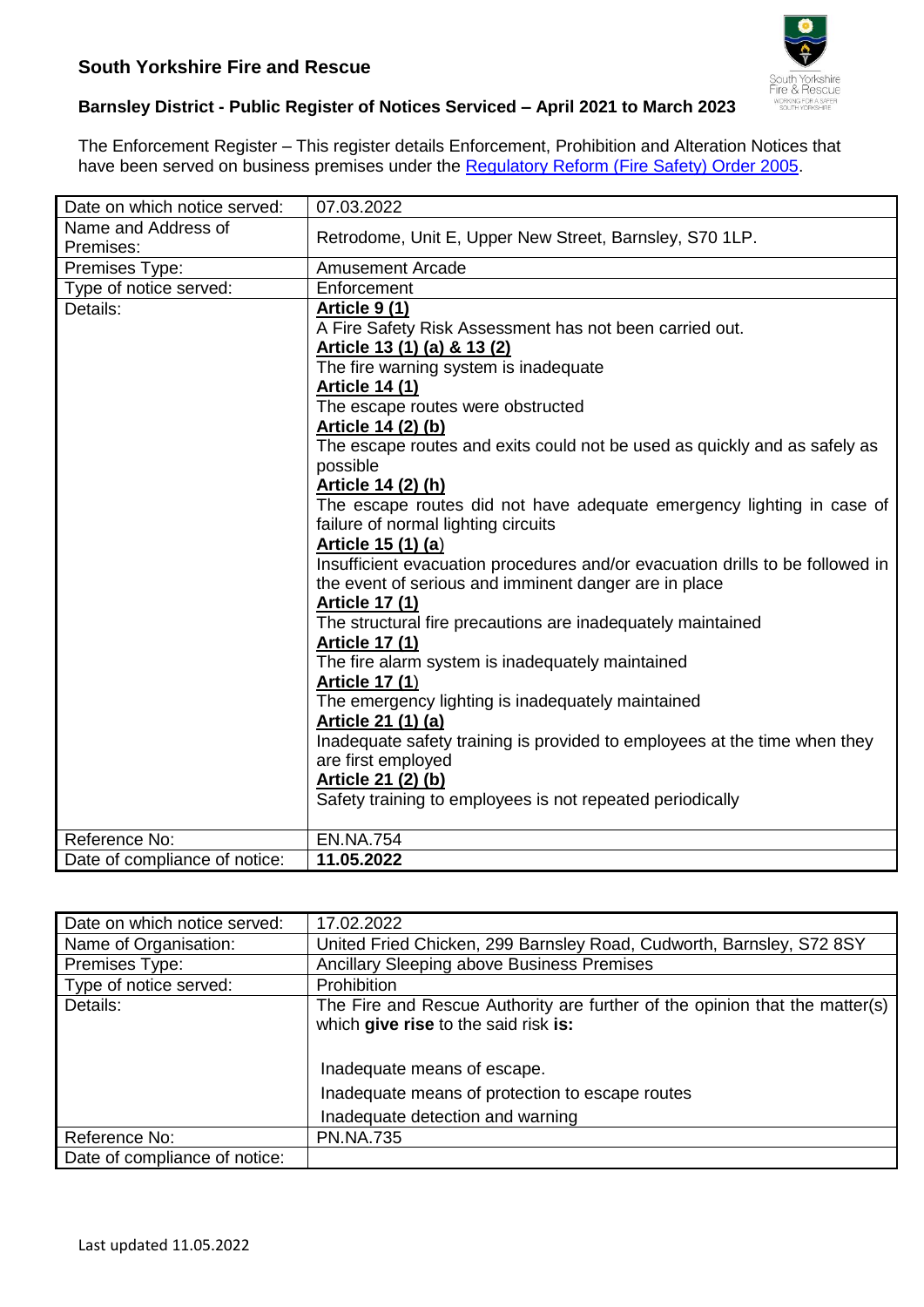| Date on which notice served:  | 16.11.21                                                                      |
|-------------------------------|-------------------------------------------------------------------------------|
| Name of Organisation:         | Mayfair Chinese Take Away, 6-8 Hoyland Road, Hoyland, Barnsley, S74 0LY       |
| Premises Type:                | Ancillary Sleeping above Business Premises                                    |
| Type of notice served:        | Enforcement                                                                   |
| Details:                      | Article 9 (1)                                                                 |
|                               | A Fire Safety Risk Assessment has not been carried out                        |
|                               | Article 13 (1) (a) & 13 (2)                                                   |
|                               | The system is inadequate fire detection                                       |
|                               | Article 13 (1) (a) & 13 (2)                                                   |
|                               | The fire warning system is inadequate                                         |
|                               | <u>Article 13 (1) (a) &amp; 13 (2)</u>                                        |
|                               | The fire fighting equipment is inadequate                                     |
|                               | Article 14 (2) (a)                                                            |
|                               | The escape routes did not lead, as directly as possible, to a place of safety |
|                               | Article 14 (2) (b)                                                            |
|                               | The escape routes and exits could not be used as quickly and as safely as     |
|                               | possible                                                                      |
|                               | <u>Article 14 (2) (h)</u>                                                     |
|                               | The escape routes were not adequately lit                                     |
|                               |                                                                               |
| Reference No:                 | <b>EN.NA.722</b>                                                              |
| Date of compliance of notice: | 07.12.2021                                                                    |

| Date on which notice served:  | 16.11.21                                                                     |
|-------------------------------|------------------------------------------------------------------------------|
| Name of Organisation:         | Mayfair Chinese Take Away, 6-8 Hoyland Road, Hoyland, Barnsley, S74 0LY      |
| Premises Type:                | Ancillary Sleeping above Business Premises                                   |
| Type of notice served:        | Prohibition                                                                  |
| Details:                      | Insufficient means of escape                                                 |
|                               | Insufficient measures in relation to the means for detecting fire and giving |
|                               | warning in case of fire.                                                     |
| Reference No:                 | <b>PN.NA.723</b>                                                             |
| Date of compliance of notice: | 07.12.2021                                                                   |

| Date on which notice served:  | 16.07.2021                                                     |
|-------------------------------|----------------------------------------------------------------|
| Name of Organisation:         | Skyline Apartments, Heelis Street, Barnsley, S70 1LB           |
| Premises Type:                | <b>Purpose Built Flats</b>                                     |
| Type of notice served:        | Prohibition                                                    |
| Details:                      | <b>Article 13</b>                                              |
|                               | Provide sufficient means for detecting fire and giving warning |
| Reference No:                 | <b>PN.NA.707</b>                                               |
| Date of compliance of notice: | 26.08.2021                                                     |

| Date on which notice served: | 22.07.2021                                                                                              |
|------------------------------|---------------------------------------------------------------------------------------------------------|
| Name of Organisation:        | Skyline Apartments, Heelis Street, Barnsley, S70 1LB                                                    |
| Premises Type:               | <b>Purpose Built Flats</b>                                                                              |
| Type of notice served:       | Enforcement                                                                                             |
| Details:                     | Article 8 (1) (b)                                                                                       |
|                              | To take such general fire precautions as will ensure the safety of persons<br>who are not his employees |
|                              | <b>Article 9 (1)</b>                                                                                    |
|                              | The Fire Safety Risk Assessment was not suitable and sufficient                                         |